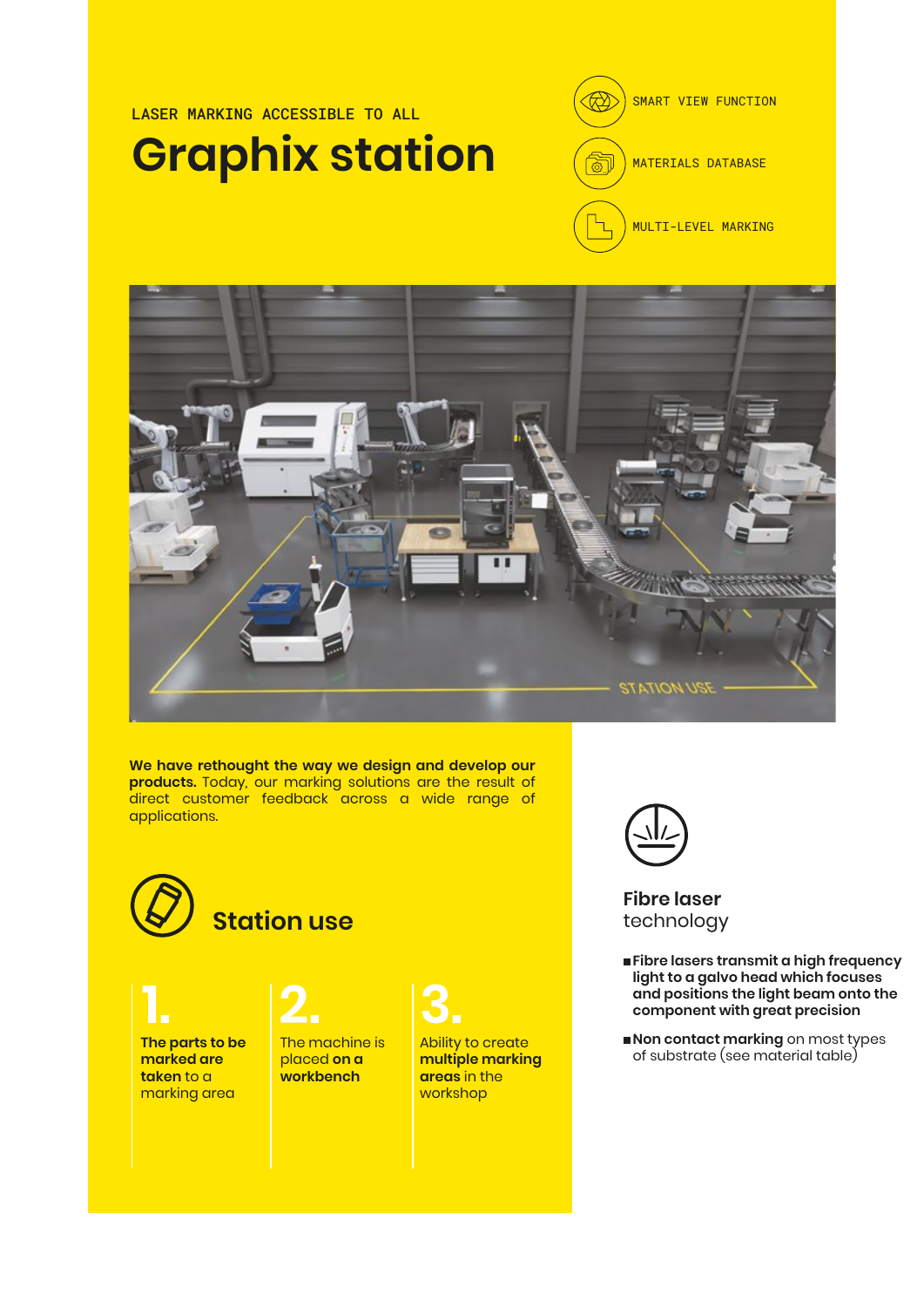OUR ADDED VALUE

### **Long-term support**







1, allée du développement 42350 La Talaudière - France **+33 (0)477 22 2591 info@technomark-marking.com**

**www.technomark-marking.com**



## **47 countries**

WORLDWIDE PRESENCE THROUGH OUR DISTRIBUTORS AND 3 SUBSIDIARIES

**99%**<br>
AVERAGE CUSTOMER SATISFACTION RATE OVER 3 YEARS

**19 0000**<br>YELLOW MACHINES IN SERVICE

WORLDWIDE, ALL TECHNOLOGIES

**10 %**<br>OF TURNOVER DEDICATED TO R&D

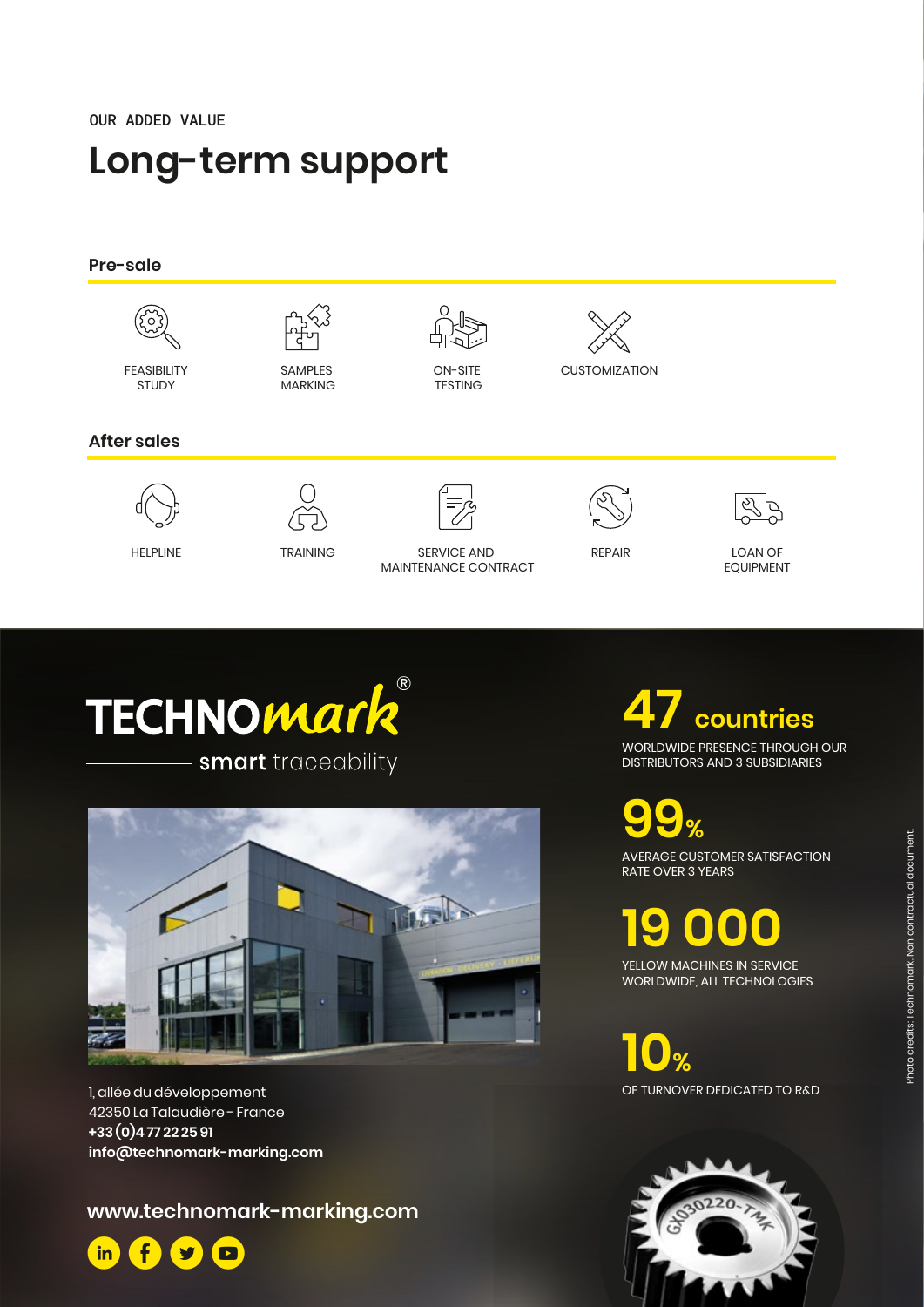

smart traceability

# **Graphix station** The laser marking of tomorrow

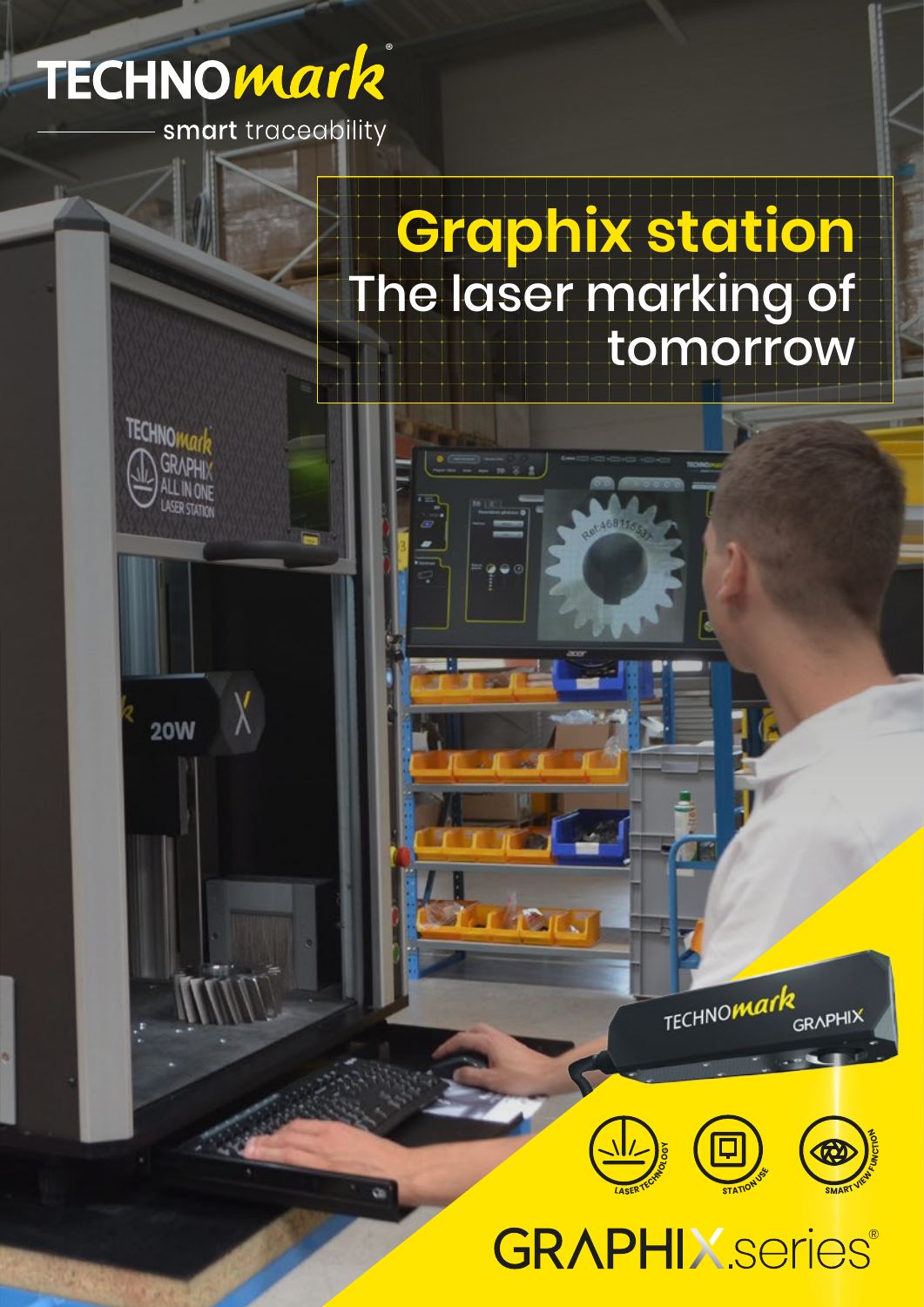### ALL-IN-ONE STATION **On-board marking head and electronics**



**Fume extractor** 



Network connection via

Ethernet port

╒┪┎┶

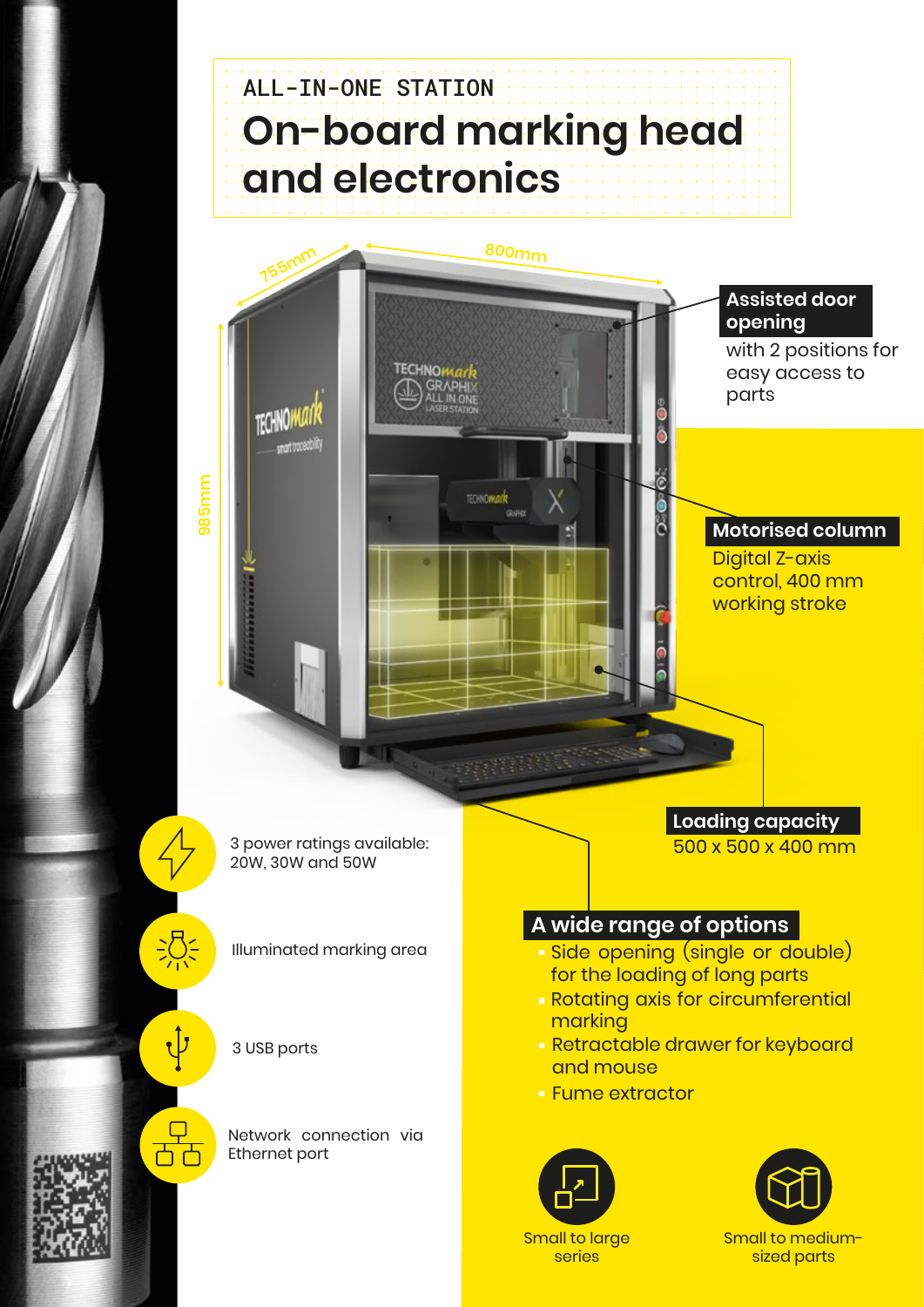

Note: Software developed by Technomark, laser head co-developed by Technomark and Scanlab \*Class 1 fibre laser station conforming to machine directive 2006/42/CE, compliance of standard NF EN ISO 13849-1 / Ple door security functions